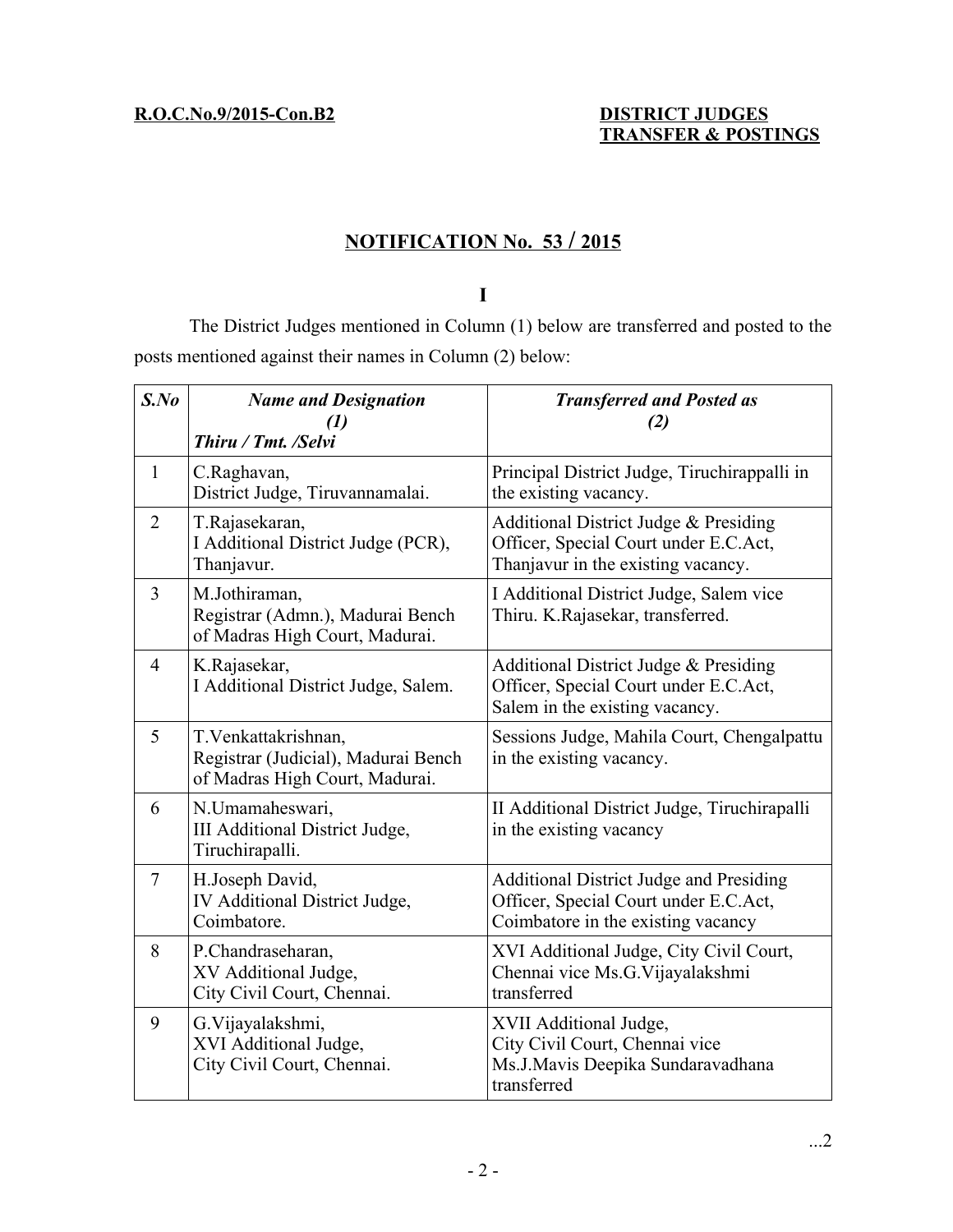| $S$ .No | <b>Name and Designation</b><br>Thiru / Tmt. /Selvi                                       | <b>Transferred and Posted as</b><br>(2)                                                         |
|---------|------------------------------------------------------------------------------------------|-------------------------------------------------------------------------------------------------|
| 10      | J. Mavis Deepika Sundaravadhana,<br>XVII Additional Judge,<br>City Civil Court, Chennai. | XVIII Additional Judge, City Civil Court,<br>Chennai vice Thiru.M.Gomathinayagam<br>transferred |
| 11      | P.Dhanabal,<br>II Additional District Judge (PCR),<br>Tirunelveli                        | I Additional District Judge,<br>Tirunelveli in the existing vacancy                             |

### **II**

The Hon'ble The Chief Justice is pleased to make the following appointment in the High Court Legal Services Committee:

Thiru A.Nazir Ahamed, Sessions Judge, Magalir Neethi Mandram (Fast Track Mahila Court), Vellore is transferred and appointed as Secretary, High Court Legal Services Committee, Chennai, on deputation basis, in the existing vacancy.

### **III**

The Hon'ble The Chief Justice is pleased to make the following appointments in the Madurai Bench of Madras High Court, Madurai :

Thiru M.Sreenivasan, I Additional District Judge, Tiruppur is transferred and posted on other duty as Registrar (Administration), Madurai Bench of Madras High Court, Madurai vice Thiru M.Jothiraman, transferred.

Thiru S.Srinivasan, V Additional District Judge, Madurai is transferred and posted on other duty as Registrar (Judicial), Madurai Bench of Madras High Court, Madurai vice Thiru T.Venkattakrishnan, transferred.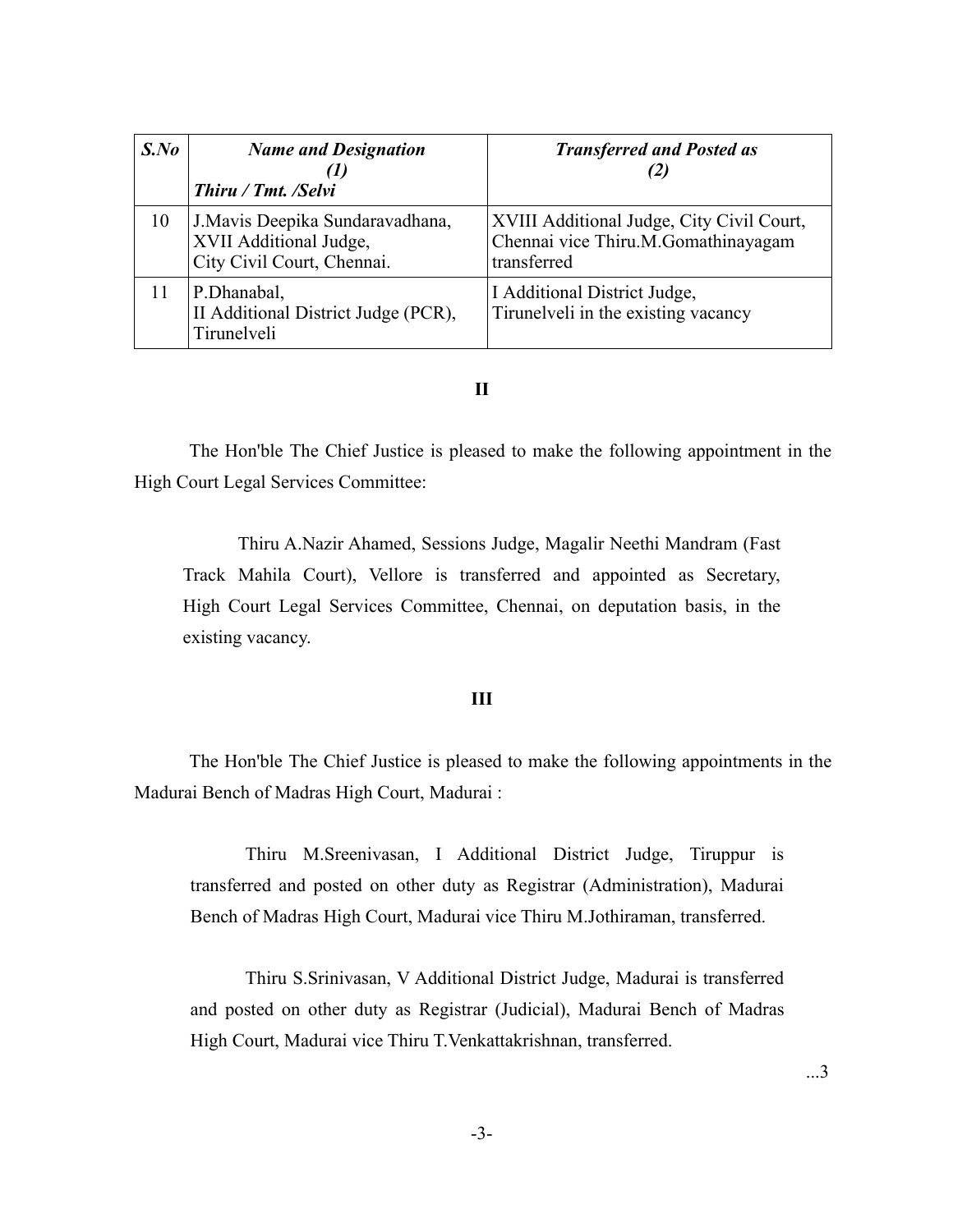**IV**

The Trainee District Judges mentioned in column (1) below, who have been appointed as District Judges (Entry Level) by direct recruitment in G.O.Ms.No.5, Public (Spl-A) Department, dated 02.01.2014, on completion of training on 01.05.2015 A.N., are posted to the posts mentioned against their names in column (2) below :

| S.<br>N <sub>0</sub> | <b>Name of Trainee District Judges</b><br>$\bf(1)$<br>Thiru / Tmt. /Selvi              | <b>Posted as</b><br>(2)                                                                                      |
|----------------------|----------------------------------------------------------------------------------------|--------------------------------------------------------------------------------------------------------------|
| $\mathbf{1}$         | J.Juliet Pushpa,<br>undergoing training as<br>Additional Sub Judge, Tiruvallur.        | III Additional District Judge, Villupuram at<br>Kallakurichi in the existing vacancy                         |
| $\overline{2}$       | S.Selva Sundari,<br>undergoing training as<br>Additional Sub Judge, Ariyalur.          | Sessions Judge, Magalir Neethi Mandram<br>(Fast Track Mahila Court), Nagapattinam in<br>the existing vacancy |
| $\overline{3}$       | R.Shanmuga Sundaram,<br>undergoing training as<br>IV Additional Sub Judge, Coimbatore. | III Additional District Judge (PCR) Madurai<br>vice Thiru. C.Kumarappan transferred                          |
| $\overline{4}$       | D.Lingeswaran,<br>undergoing training as<br>II Additional Sub Judge, Karur.            | Sessions Judge, Magalir Neethi Mandram<br>(Fast Track Mahila Court), Ariyalur in the<br>existing vacancy     |
| 5                    | N.Logeswaran,<br>undergoing training as<br>V Additional Sub Judge, Coimbatore.         | III Additional District Judge, Tiruchirappalli<br>vice Ms. N.Umamaheswari, transferred                       |
| 6                    | M.K.Jamuna,<br>undergoing training as<br>Additional Sub Judge, Vellore.                | I Additional District Judge, Tiruppur vice<br>Thiru. M.Sreenivasan, transferred                              |
| $\overline{7}$       | M.Christopher,<br>undergoing training as<br>III Additional Sub Judge, Cuddalore.       | Special Judge, Special Court under TNPID<br>Act, Coimbatore in the existing vacancy                          |
| 8                    | B.Karthikeyan,<br>undergoing training as<br>Additional Sub Judge, Dharmapuri.          | III Additional District Judge, Coimbatore in<br>the existing vacancy                                         |
| 9                    | G.Vijaya,<br>undergoing training as<br>V Additional Sub Judge, Madurai.                | IV Additional District Judge, Coimbatore<br>vice Thiru.H.Joseph David transferred.                           |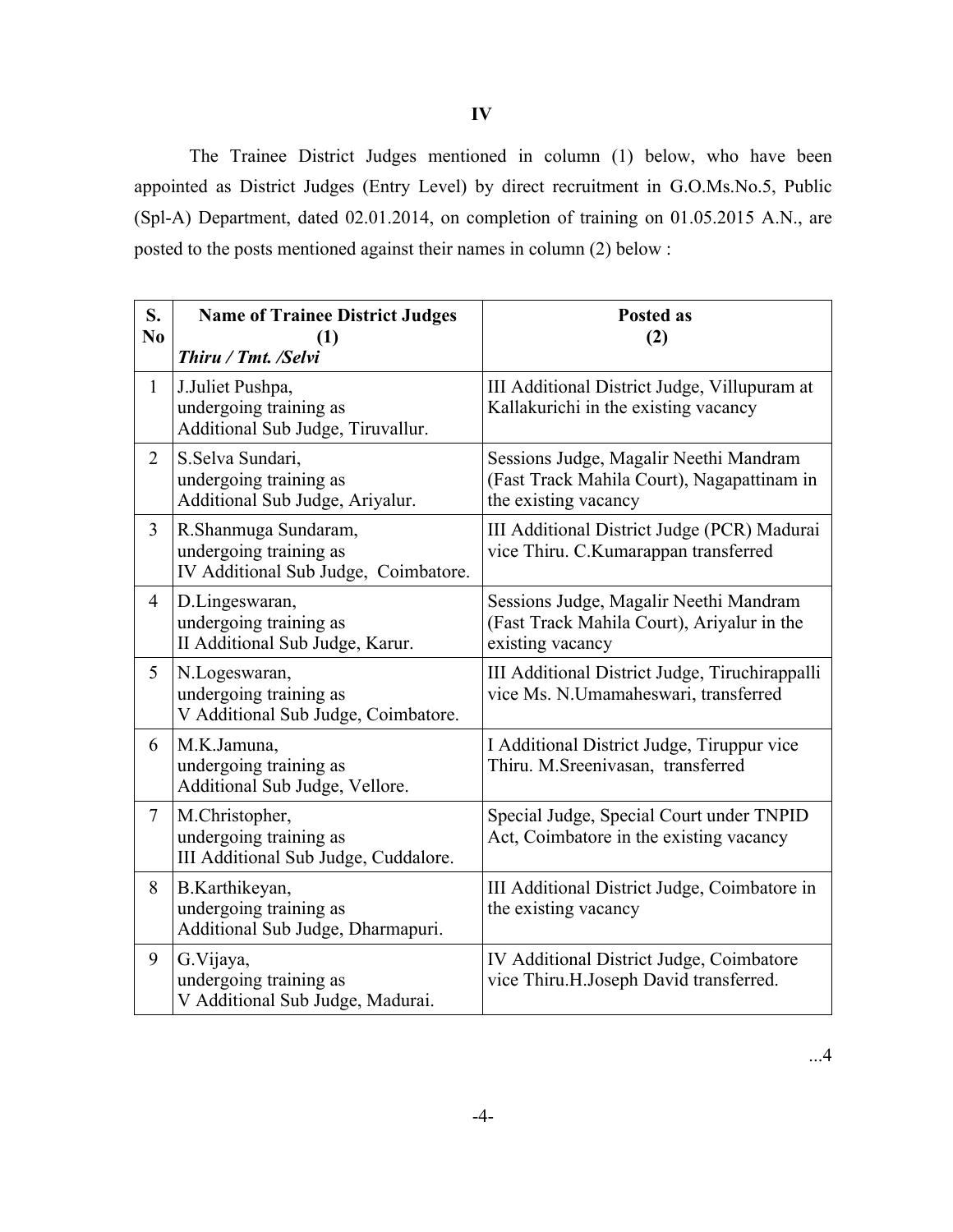| S.<br>N <sub>0</sub> | <b>Name of Trainee District Judges</b><br>1)<br>Thiru / Tmt. /Selvi                        | <b>Posted as</b><br>(2)                                                                                                |
|----------------------|--------------------------------------------------------------------------------------------|------------------------------------------------------------------------------------------------------------------------|
| 10                   | S. Karthikeyan,<br>undergoing training as<br>II Additional Sub Judge, Dindiugl.            | I Additional District Judge (PCR), Thanjavur<br>vice Thiru. T.Rajasekaran transferred.                                 |
| 11                   | S. Arul Murugan,<br>undergoing training as<br>Additional Sub Judge, Krishnagiri.           | IV Additional Judge, City Civil Court,<br>Chennai vice Ms.R.Xaverin Arul Felicita<br>transferred.                      |
| 12                   | M.Shanthi,<br>undergoing training as<br>Additional Sub Judge, Perambalur.                  | VI Additional Judge, City Civil Court,<br>Chennai in the existing vacancy.                                             |
| 13                   | J.A. Kokila,<br>undergoing training as<br>II Additional Sub Judge, Tiruppur.               | VII Additional Judge, City Civil Court,<br>Chennai in the existing vacancy                                             |
| 14                   | Deepthi Arivunithi,<br>undergoing training as IV Additional<br>Sub Judge, Tiruchirappalli. | IV Additional District Judge, Madurai<br>vice Thiru. N. Venkatavaradhan transferred                                    |
| 15                   | P.Mathusuthanan,<br>undergoing training as V Additional<br>Sub Judge, Tiruchirappalli.     | Sessions Judge, Magilir Neethimandram<br>(Fast Track Mahila Court), Vellore vice<br>Thiru. A.Nazir Ahamed, transferred |
| 16                   | B. Murugesan,<br>undergoing training as<br>II Additional Sub Judge, Thanjavur.             | Additional District Judge, Virudhunagar<br>in the existing vacancy                                                     |
| 17                   | K.Dhanasekaran,<br>undergoing training as<br>II Additional Sub Judge, Tirunelveli.         | XV Additional Judge, City Civil Court,<br>Chennai vice Thiru. P.Chandraseharan<br>transferred                          |
| 18                   | A.Abdul Kadhar,<br>undergoing training as<br>Additional Sub Judge, Namakkal.               | II Additional District Judge (PCR),<br>Tirunelveli vice Thiru. P.Dhanabal<br>transferred                               |
| 19                   | C. Sanjai Baba,<br>undergoing training as<br>III Additional Sub Judge, Salem.              | V Additional District Judge, Madurai vice<br>Thiru. S. Srinivasan transferred                                          |
| 20                   | N. Gunasekaran,<br>undergoing training as<br>III Additional Sub Judge, Karur.              | Sessions Judge, Mahalir Neethimandram,<br>Tirunelveli in the existing vacancy                                          |
| 21                   | M.N. Senthil Kumar,<br>undergoing training as<br>Additional Sub Judge, Tambaram.           | V Additional District Judge, Coimbatore in<br>the existing vacancy                                                     |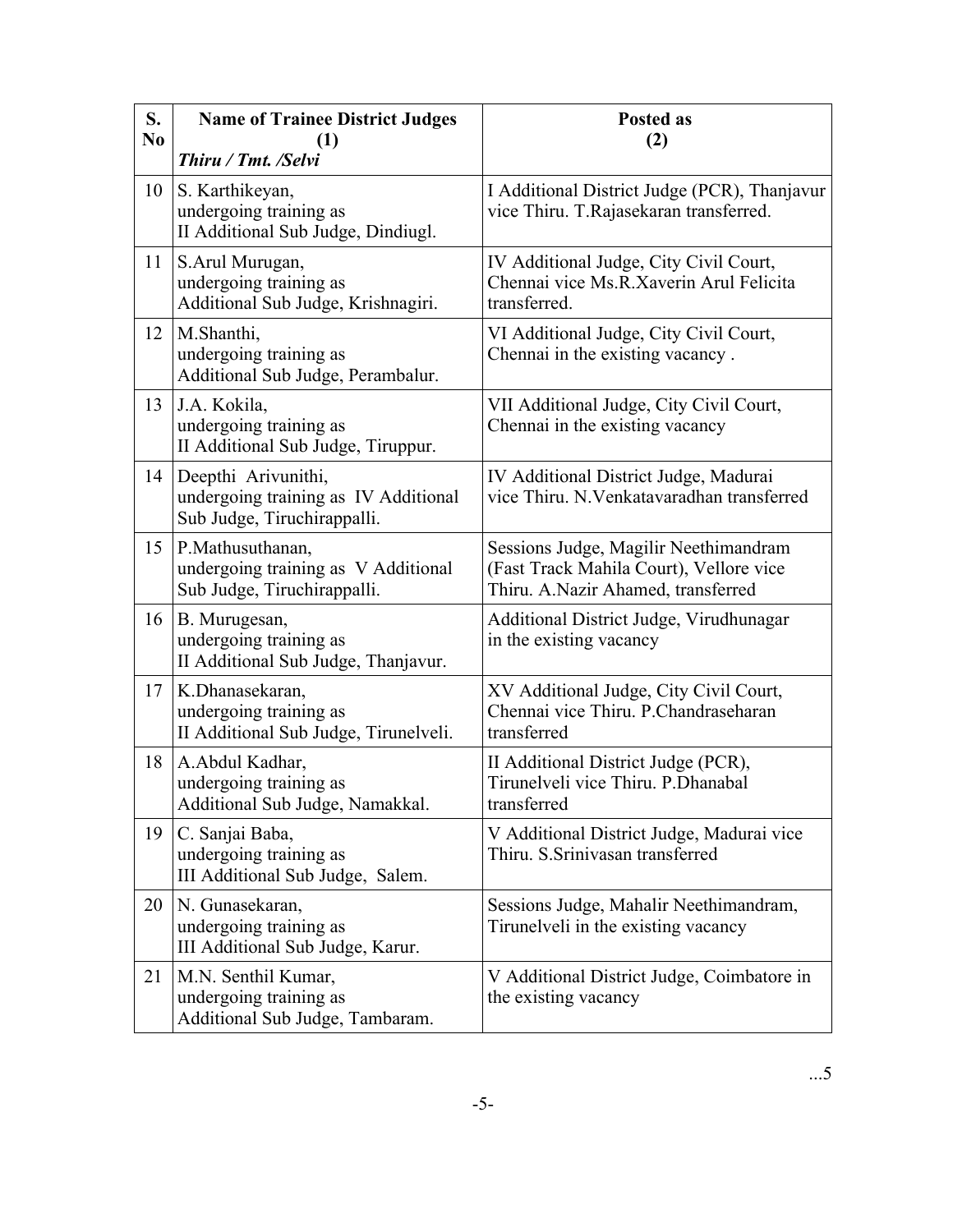| S.<br>N <sub>0</sub> | <b>Name of Trainee District Judges</b><br>(1)<br>Thiru / Tmt. /Selvi               | <b>Posted as</b><br>(2)                                                       |
|----------------------|------------------------------------------------------------------------------------|-------------------------------------------------------------------------------|
| 22                   | M.Sumathi Sai Priya,<br>undergoing training as<br>III Additional Sub Judge, Erode. | Additional District Judge, Pudukkottai<br>in the existing vacancy             |
| 23                   | S.Sameena,<br>undergoing training as<br>IV Additional Sub Judge, Salem.            | VI Additional District Judge, Madurai vice<br>Thiru. K.Guruvaiah transferred. |

**HIGH COURT, MADRAS.** Sd/- P.KALAIYARASAN, **DATED: 21.04.2015. REGISTRAR GENERAL.**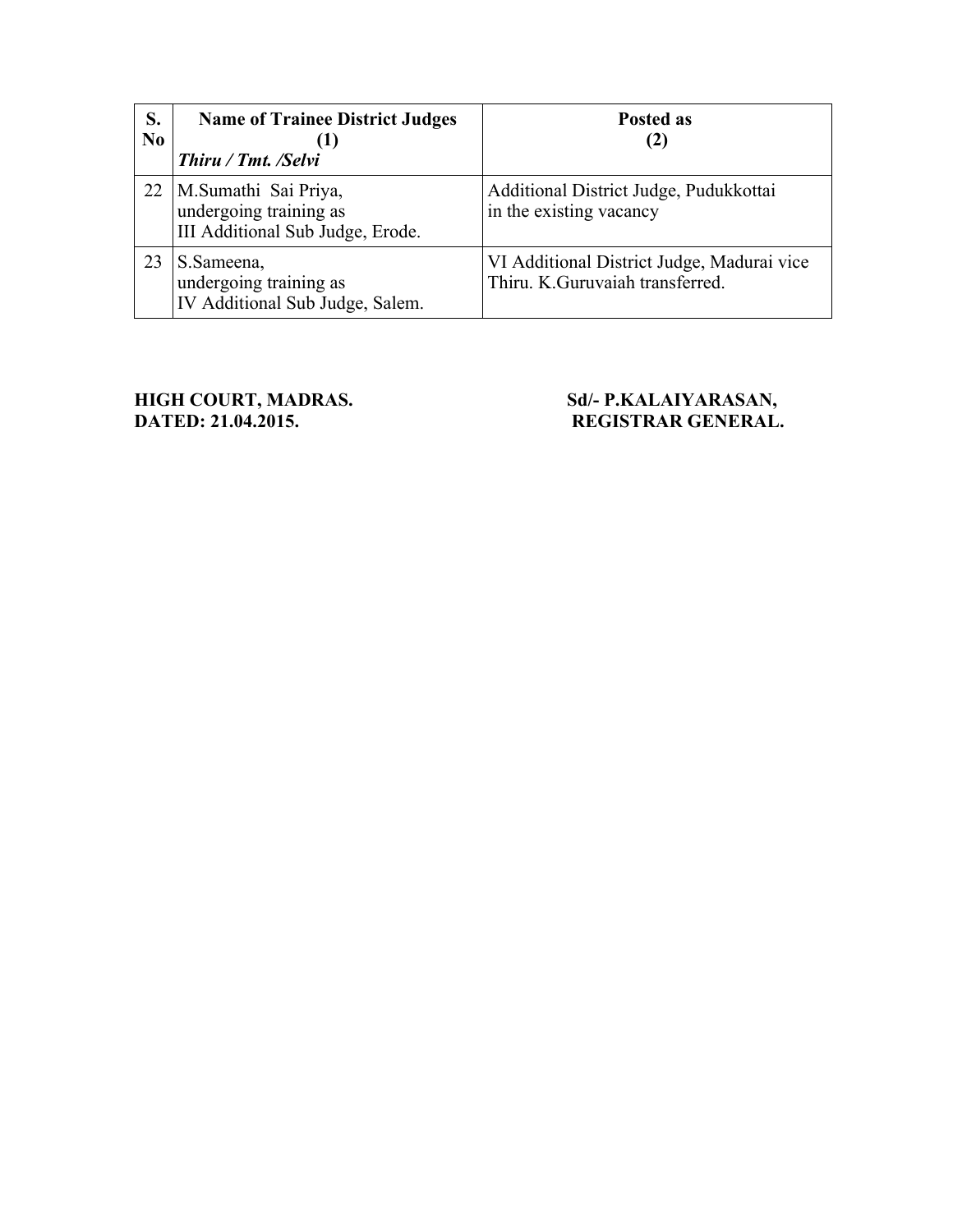#### **R.O.C.No.9/2015-Con.B2**

#### **OFFICIAL MEMORANDUM**

Sub: Courts and Judges - District Judges - Transfer and Postings – Newly appointed District Judges (Entry Level) – Postings - Notification issued - Joining instructions - Issued.

Ref: High Court's Notification No. 53 / 2015, dated : 21.04.2015.

#### **I**

.............

The District Judges, who have been transferred and posted in the High Court's Notification cited above, are required to hand over charge of their respective posts to any one of the nearest Principal District Judge / District Judge / Additional District Judge / Additional Judge, City Civil Court, Chennai, as the case may be, on 30.04.2015 A.N., and take charge of their respective new posts on or before 04.05.2015 F.N., without availing full joining time.

The Officers who have been transferred and posted in the same station in which they are now functioning, are required to take charge of their respective new posts, on 30.04.2015 A.N. / after handing over charge of their respective posts to their successors, as the case may be.

The District Judges, who have been transferred in the Notification cited above, but not given postings therein, are required to await posting orders.

The Officers who relieve the Officers under transfer, are required to hold full additional charge of the additional posts until the successors take charge or until further orders, as the case may be.

....2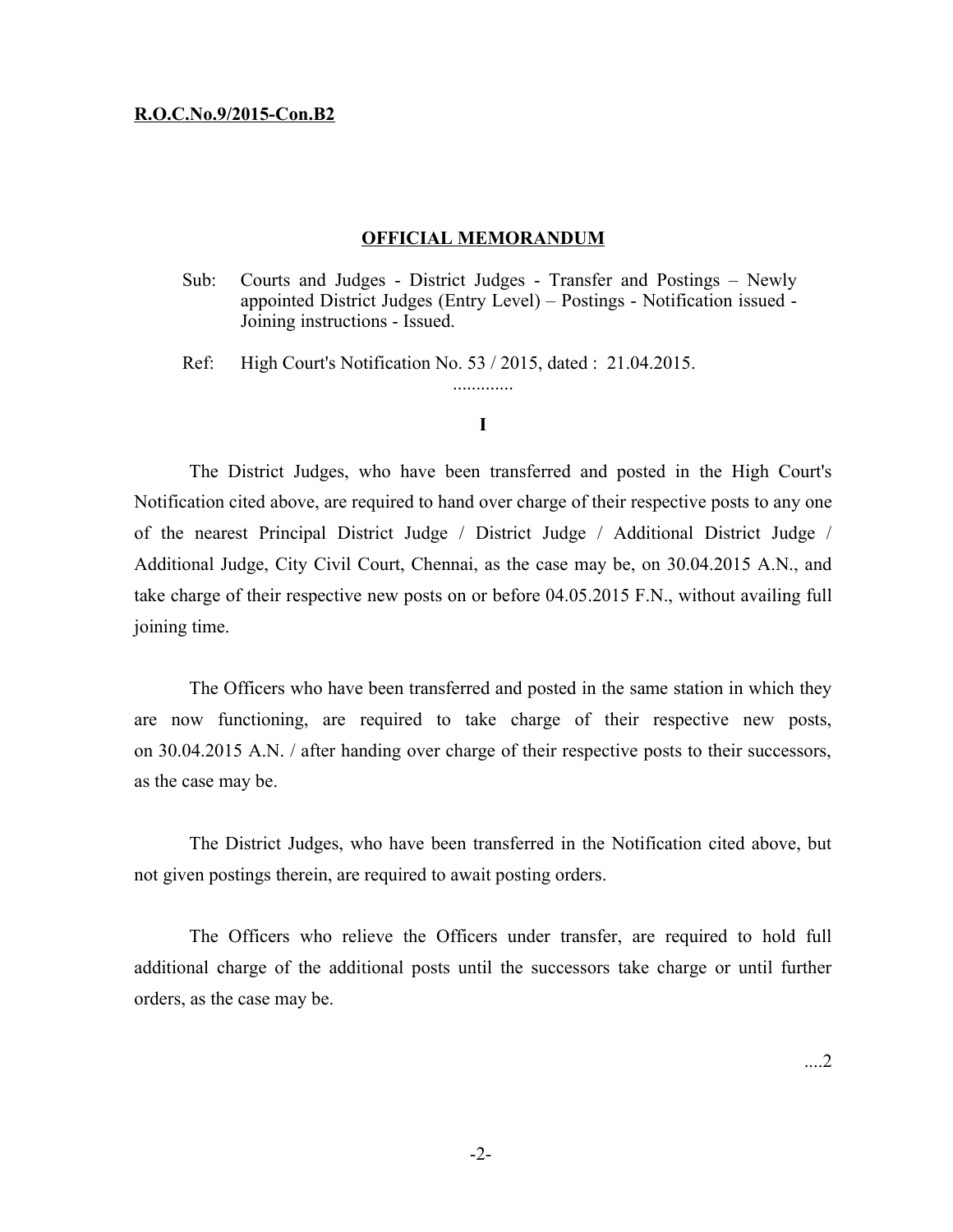**II**

Thiru M.Sreenivasan, I Additional District Judge, Tiruppur, who has been transferred and posted as Registrar (Admn.), Madurai Bench of Madras High Court, Madurai in the High Court's Notification cited above, is required to hand over charge of his post to the nearest Additional District Judge, on 30.04.2015 A.N., and take charge of the post of Registrar (Admn.), Madurai Bench of Madras High Court, Madurai from Thiru M.Jothiraman, Registrar (Admn.), Madurai Bench of Madras High Court, Madurai, on or before 04.05.2015 F.N., without availing full joining time.

On relief, Thiru M.Jothiraman, who has been transferred and posted as I Additional District Judge, Salem in the High Court's Notification cited above, is required to take charge of the post of I Additional District Judge, Salem, immediately, without availing full joining time.

#### **III**

Thiru S.Srinivasan, V Additional District Judge, Madurai, who has been transferred and posted as Registrar (Judicial), Madurai Bench of Madras High Court, Madurai in the High Court's Notification cited above, is required to hand over charge of his post to the nearest Additional District Judge, on 30.04.2015 A.N., and take charge of the post of Registrar (Judicial), Madurai Bench of Madras High Court, Madurai from Thiru T.Venkattakrishnan, Registrar (Judicial.), Madurai Bench of Madras High Court, Madurai, immediately, on the same day.

On relief, Thiru T.Venkattakrishnan, who has been transferred and posted as Sessions Judge, Mahila Court, Chengalpattu in the High Court's Notification cited above, is required to take charge of the post of Sessions Judge, Mahila Court, Chengalpattu, on 04.05.2015 F.N., without availing full joining time.

#### **IV**

Ms. J.Juliet Pushpa, Ms. S.Selva Sundari, Thiru. R.Shanmuga Sundaram, Thiru. D.Lingeswaran, Thiru. N.Logeswaran, Ms. M.K.Jamuna, Thiru. M.Christopher, Thiru. B.Karthikeyan, Ms. G.Vijaya, Thiru. S.Karthikeyan, Thiru. S.Arul Murugan,

-3-